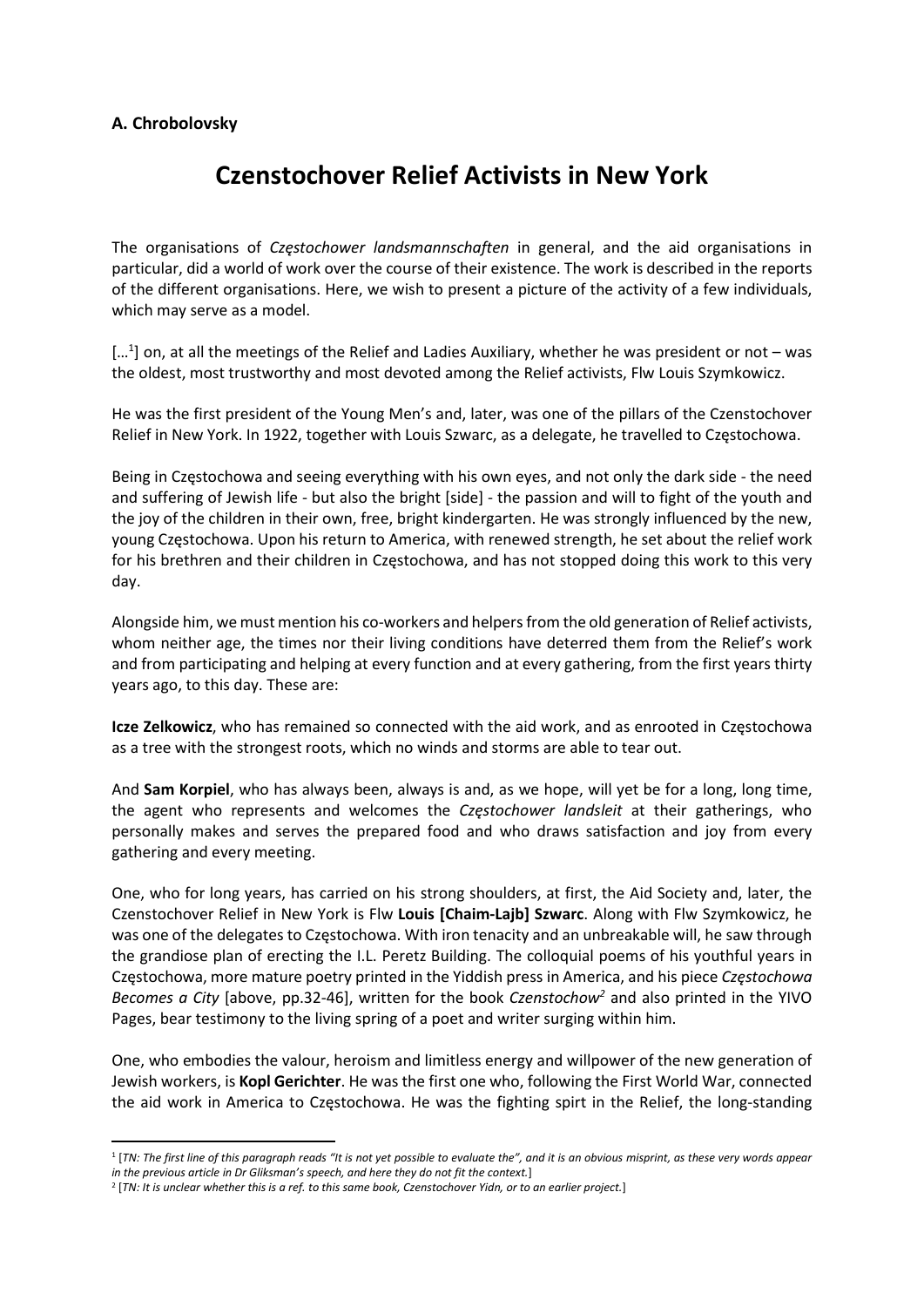Minutes Secretary, Financial Secretary, one of the most active figures in the Częstochower branch of the Arbeiter-Ring and, later, in the Jewish People's [Fraternal] Order, in addition to his involvement in the Painters Union<sup>3</sup> and other activities. A severe illness cut him off from communal life years ago, but his work will never be forgotten.

One of the most loyal Relief activists, from the first days of the Aid Society to this very day, is Icyk Rykman. He is described as a child in the chapter Czestochowa Becomes a City. Like many children of the ghetto, Częstochowa certainly did not give him any great fortune - yet he repaid Częstochowa with an immeasurable amount of work and loyalty.

One, who has been always loyal and always ardent in his work since the first years and until now, is Chune Gliksman. His life companion, Fradel "The Black" [née Bratt], also does not fall behind him.

Dawid Zytman occupies a unique and respected position in the aid work, just as he does at the Young Men's, where he was elected president several times. In his appearances, he is always original, idiosyncratic, factual and earnest. He has always been, and still is, one of the pillars of the aid work for Częstochowa.

A loyal Relief activist, who occupies an important position in the aid work, is Szulim Oberman. His presence and [public] appearance at a Relief meeting always lends matter-of-factness to the work.

One who, I think, has never missed a single gathering of the Częstochower landsmannschaft, is dear Flw Isrulke Broder - who should actually have been named Zygas, because two brothers, the greatgrandfathers of the Zygas families, were referred to in Częstochowa by two different names, Zygas and Broder. As a Relief activist, Isrulke Broder may serve as a model, for people much younger than him, who came to America many years later.

One, who has devoted much work and energy to the Relief's work, is Jechaskiel Win. For several years, he was Secretary of the Czenstochover Relief in New York and an official in the Czestochower Branch of the Jewish National Workers Alliance.

The one, who has devoted more years of work for Częstochowa than any other individual, is **Aba** Kaufman, the scholar in old Judaism and faithful adherent of the new movements. He is practically the Relief's permanent secretary. Without him - without his work and the information about the landsleit that he possesses - it is impossible to imagine that even one function or one meeting would have taken place. As a member of the editorial board of the book Czenstochover Yidn, he has contributed a great deal by gathering historical material and, generally, helping in great measure to bringing the great idea of immortalising Częstochowa, in a book, to its fruition.

The last – the most beloved – is the old-young **Jakow-Ber Silver**. His personality, which is the best testament to the great living force of the Jewish common masses, his energy and faithfulness to his brethren, to whom he has dedicated his entire life, have earned him [the right] that his name should be written in the history of our family in golden letters. For several years, he served as president of the Czenstochover Relief in New York, chairman of the executive [board] of the United Czenstochover Relief and chairman of the committee for the publication of this book, Czenstochover Yidn. As such, he has greatly contributed to the Editorial Board's work and has led the work onwards. That is his nature in anything in which he participates - to lead and push forward.

<sup>&</sup>lt;sup>3</sup> [TN: In English in the original (פיינטערס יוניאן).]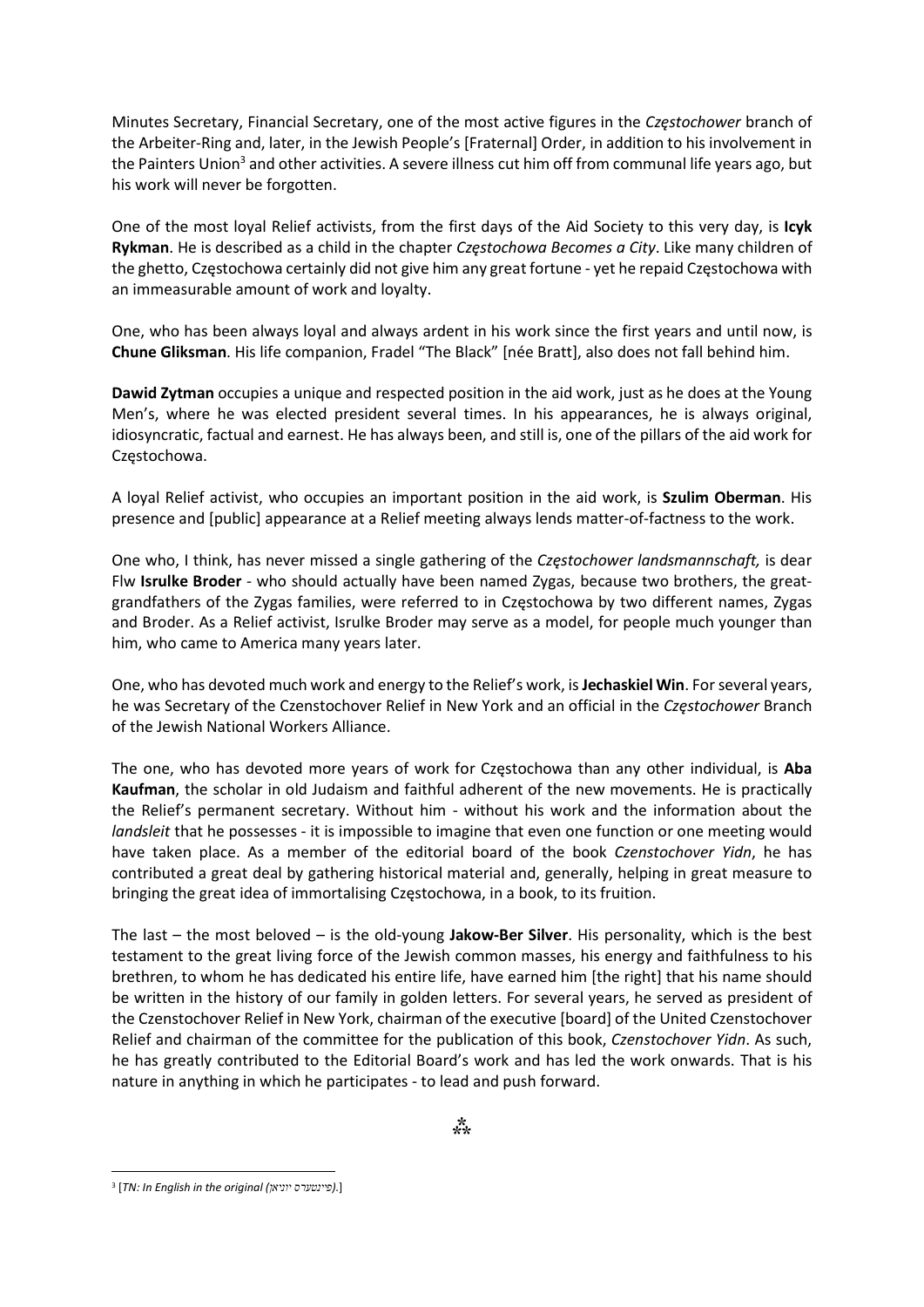Alongside the activists listed above, an entire array of new members arrived, when the United Czenstochover Relief was founded, and then distinguished themselves in the aid work.

Flw Abram-Jakow Senzer has occupied the position of President since 1928. Under his leadership, the decisions, to raise the amount of \$10,000 and to publish the book Czenstochover Yidn, were made and carried through. With his iron [viz. implacable] energy and levelheadedness, he led the Relief through the most terrible times of the Second World War, when we were completely cut off from Częstochowa and when the horrendous tidings of Częstochowa's destruction arrived. During all that time, he held the Częstochowa Jewish community in America together, in order to be prepared for when the call for aid should come from the other side of the ocean. It was no easy feat to accomplish all this, especially for a working man. This demanded great perseverance, tact and inborn sagacity - with which Abram Senzer was endowed in very large measure.

Josef Kaufman, who holds the office of Financial Secretary, has huge merits in the Częstochower aid work in New York. A son of the Częstochowa [Torah] scholar, Reb Berisz Dayan [Rabbinical Judge], in America, he serves his congregation of Częstochowa Jews from the old and new home with pragmatic advice and deeds. He has given the Relief years of arduous work. He would carry out the work at night, after a hard day's work at his printing shop<sup>4</sup>. More than once, he had to bring [work at] the shop to a halt and go to a Relief meeting. But nothing is too difficult for him, if it relates to fulfilling the mitzvah [good deed/precept] of fraternal aid.

Jack Kopin, or Jankel Kopinski in the old home - a fine member of Poalei Zion, the Literary Society and Lira, of whom all were fond - is the Treasurer. At the Relief's functions, he is the busiest Relief activist, collecting the money for the Częstochower fund.

Together with them, Vice-President, Flw Harry Fajersztajn, has dedicated years of work for the United Czenstochover Relief. He holds the foremost position in the work, not only with his office, but even more so with his broad-hearted contributions at every meeting.

The younger generation in America was represented in the aid work for Częstochowa by Maks Kamiński, as Minutes Secretary. He has already served as President of the Young Men's also.

A. Chrobolovsky<sup>5</sup>, in the Czenstochover Relief in New York, the Ladies Auxiliary and the United Czenstochover Relief, has carried out the missions that the leaders, teachers and, mostly, the children and their parents have given to him. He has spoken, pleaded and demanded on their behalf. Now, in the horrendous times of Częstochowa's destruction, the only hope and consolation left for all the activists of the Częstochower fraternal aid, is that Jewish children should still live there, that their Yiddish speech and song should still resound, and that their lives should be better and more beautiful than those of the ones who perished in such a horrific manner.

One of the youngest Relief activists in America is Raphael Federman. He arrived in America at the beginning of the Second World War, and co-worked [sic brought along<sup>6</sup>] with him the cry for aid and the scream of pain and despair of our brothers, who were already writhing in the murderous jaws of Germany's death machine. He invested a massive [amount of] energy in the Relief's work as head of the Information Bureau, in preparing material for the bulletins of the United Czenstochover Relief and Ladies Auxiliary, and in preparing the countrywide conference and every conference that has been held in the recent years. As secretary of the book's publication and member of the Editorial Board, he has united the Częstochower landsmannschaften in America, the Land of Israel and other countries,

<sup>4</sup> [TN: Both here and in several places where this word appears subsequently, it most probably means "workshop."]

<sup>&</sup>lt;sup>5</sup> [TN: The author of this article.]

<sup>6</sup> [TN: The words "co-worked" and "brought along" are very similar in Yiddish ("mitgearbet" and "mitgebracht"), and the former makes no sense in this context.]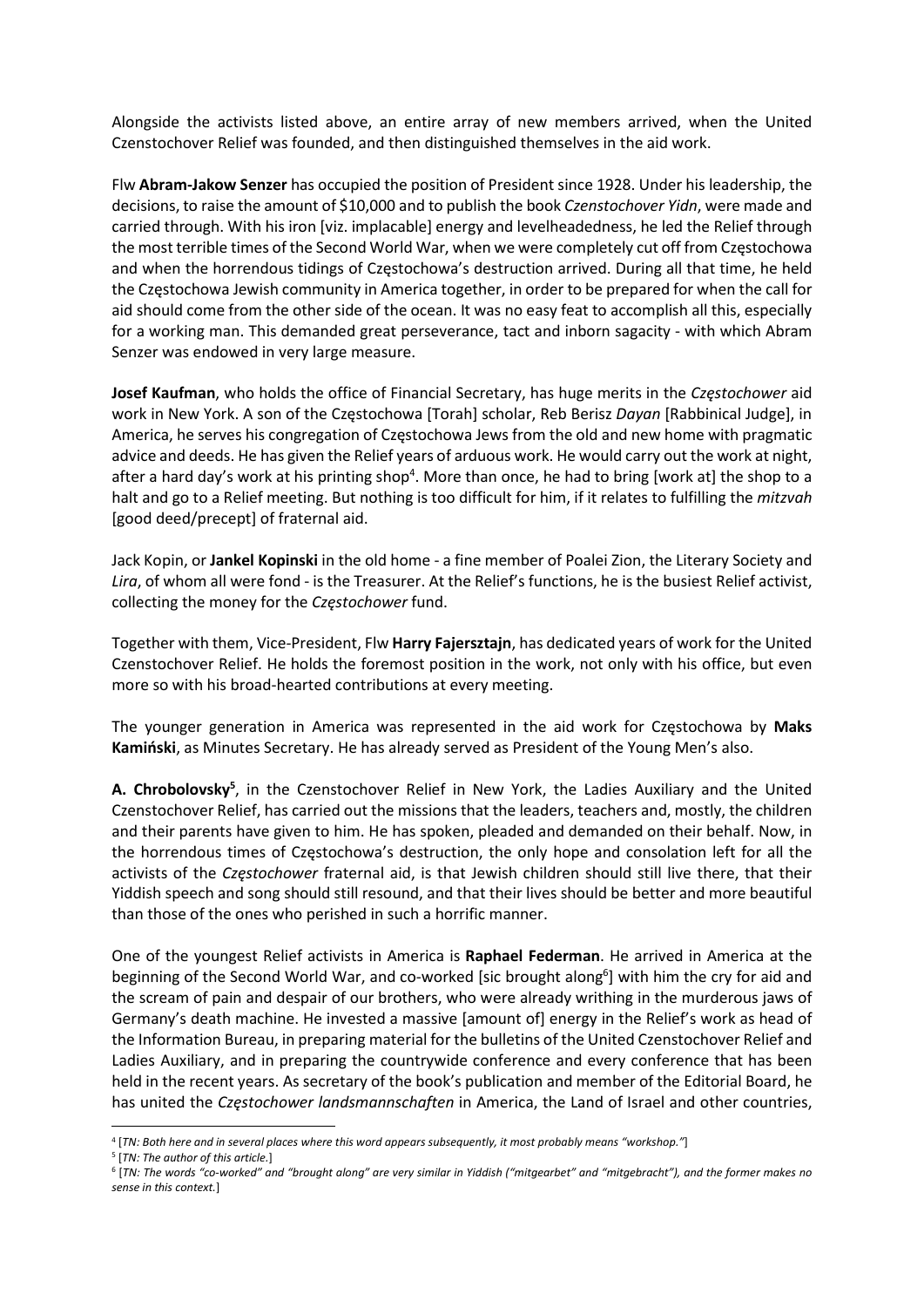and has contributed, in very large measure, to the realisation of the idea of the Czenstochover Yidn memorial book.

 $*^*$ 

The youngest among the Relief activists, Wolf Gliksman, experienced all the horrors of Nazi rule, lived through the annihilation of Jewish Częstochowa and was saved from the limekilns of Oświęcim and Dachau, along with the Surviving Remnant. Following his arrival in New York, he at once became active in the United Czenstochover Relief, where he took over the work as Secretary and, to a great extent, the burden of the Broad, the widespread activity which the Relief demanded. He took over the leadership of the Information Bureau and the United Czenstochover Relief's press department. As a member of the Editorial Board, Wolf Gliksman devoted much energy and effort to help complete the book Czenstochover Yidn.

Dozens of other individuals, who were active in the Relief as officials during different periods and in the Relief's executive boards, also deserve to be mentioned with appreciation. [Those] among them [who] distinguished themselves [were] Izzie Berger, Maurice Gelber, Joe Jacobs, Maks Jacobs, Emanuel Wargon, Nathan Wajsberg, Jack Levy, Abram Fridman, Dawid Fridman, Majer Fajner, Frajermauer, Maks Koźmiński, Maks Kepp and Joe Rozenblat.

## Those Who Have Been Taken from Us (Our Deceased Activists)

It is our sacred duty to first of all mention those who have been taken from us – [those] whom death has separated from us all for the time being. May these lines serve as an expression of the great love and reverence that the entire *Częstochower* family feels towards their memory.

Harry [Hersz] Fajersztajn: died in 1936<sup>7</sup> [sic 31/10/1938]. He gave all his free days and hours, after working hard in his shop, to the Częstochower Branch 261 of the Arbeiter-Ring, the Czenstochover Aid Society and the Czenstochover Relief in New York. He was the Relief's Treasurer to the last days of his life.

Maks Korpiel: died in 1936 [?]. He was the representative of the Young Men's and the Czenstochover Relief in New York and an active contributor to the work of the Ladies Auxiliary. He was one of the most beloved figures amongst Częstochower landsleit. He was a warm-hearted, good man, with a great willingness to make sacrifices, maintain faith and a connection to his brethren. The amounts which the Ladies Auxiliary sent for the kindergartens and other institutions arrived in Częstochowa in his name - and this name will remain blessed for eternity!

William Sobol: died in 1936 [?]. He devoted much work and loyalty to the Young Men's and the aid work, both in the Czenstochover Relief and in the Ladies Auxiliary. He did not tire and did not stop to the last days of his life, neither in the work at the shop, nor [in that] for his brothers here and in Częstochowa. In the Czenstochover Relief in New York, just as in any lively organisation, there were differences of opinion - but Sobol, with his sincere, upright words, always calmed the moods, straightened [things] out and brought [people] together as brothers. "After all, we are all working

<sup>7</sup> [TN: All the individuals listed here appear as having "died in 1936." This is an obvious misprint, as the exact dates of the deaths of some of them are given in other parts of this same book (none in 1936); in these cases, we have presented the real date in brackets.]